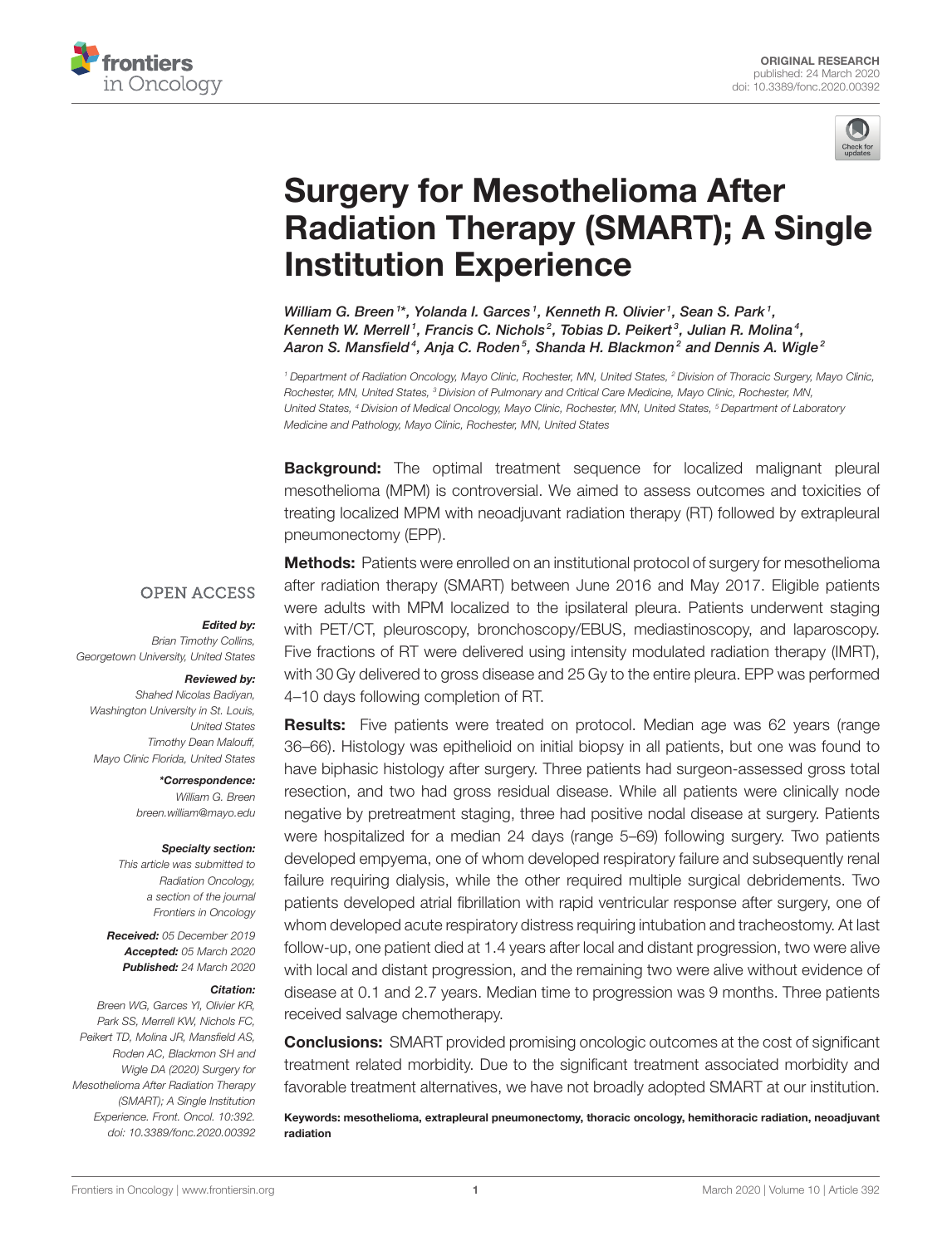# INTRODUCTION

Malignant pleural mesothelioma (MPM) is a rare but aggressive cancer of the pleural mesothelium. While incidence is decreasing in the United States due to decreased occupational asbestos exposure, 2,000–3,000 cases are still diagnosed per year, and prognosis remains poor [\(1,](#page-4-0) [2\)](#page-4-1).

For patients with localized disease, guidelines support induction chemotherapy or initial surgical exploration, followed by surgical resection with or without adjuvant radiation [\(3\)](#page-4-2). The optimal surgical approach is controversial, with many currently opting for pleurectomy/decortication (P/D) over EPP, due to concerns for excess morbidity with EPP [\(4\)](#page-4-3). In a phase II trial, Rimner et al. report median survival approaching 2 years for patients treated with neoadjuvant chemotherapy, P/D, and adjuvant intensity-modulated radiation therapy (IMRT) [\(5\)](#page-4-4).

While adjuvant radiation may improve outcomes after surgery, excess lung radiation can result in significant rates of toxicity, including fatal pneumonitis [\(6](#page-4-5)[–9\)](#page-4-6). An alternative approach of Surgery for Mesothelioma After Radiation Therapy (SMART) could result in decreased radiation-associated morbidity while providing favorable local control by immediately resecting the radiated lung [\(10\)](#page-4-7). Pre-operative radiation also has the theoretical potential to sterilize microscopic disease and decrease local tumor seeding at surgery. Furthermore, because surgery is performed immediately after radiation and before the typical onset of significant radiation-related toxicity, this approach facilitates timely completion of both treatment modalities without treatment delays caused by toxicity. de Perrot and colleagues reported their institutional experience treating 62 patients with SMART, with a median survival of 3 years [\(11\)](#page-4-8).

We initiated a protocol of SMART at our institution, along with thorough and modern staging procedures. Here we report our experience treating patients on this protocol.

# MATERIALS AND METHODS

This study was approved by the institutional review board (IRB) and conducted in accordance with The Code of Ethics of the World Medical Association (Declaration of Helsinki). Informed consent was obtained from all patients.

Adults (age 18+) with localized epithelioid MPM who were deemed surgical candidates following a multidisciplinary evaluation were eligible to enroll on the protocol. All patients had baseline pulmonary function tests (PFT's).

Pre-therapy staging consisted of CT Chest, PET/CT, pleuroscopy, bronchoscopy with endobronchial ultrasound (EBUS), mediastinoscopy, and laparoscopy. Patients who had clinically localized, node negative disease following radiographic and surgical staging were allowed to enroll.

### Neoadjuvant Radiation

Radiation was delivered in five daily fractions over 1 week. The entire ipsilateral pleura was contoured as the clinical target volume (CTV) and expanded by 5 mm to define the planning target volume (PTV). The PTV was treated to 25 Gy. Gross



<span id="page-1-0"></span>FIGURE 1 | Radiation Plan for typical patient, (a): axial, (b): coronal, and (c): sagittal. Maximum point dose indicated within boosted area of PET/CT identified gross disease.

tumor volume (GTV), as identified by PET-CT, was treated with a simultaneous integrated boost (SIB) to 30 Gy.

Simulation was performed with 4D-CT  $(n = 2)$  or deep inspiration breath hold technique ( $n = 3$ ) at the treating Radiation Oncologist's discretion. Patients were immobilized with arms up if possible. All patients were treated with IMRT, utilizing 1–2 isocenters, and 5–6 partial arcs. Cone-beam CT (CBCT) was used for daily image guidance. See **[Figure 1](#page-1-0)** for a typical radiation plan.

### Extrapleural Pneumonectomy

Patients underwent EPP 4–10 days after completing neoadjuvant RT. Surgery was performed using standard technique with resection and reconstruction of the pericardium and diaphragm (See **[Figure 2](#page-2-0)**). Surgeons assessed resection status at the time of surgery. Extrapleural pneumonectomy included a muscle (latissimus) cutting thoracotomy, two intercostal incisions, harvesting a thymic fat pad or localized flap to cover the bronchial stump, pneumonectomy, resection, and reconstruction of the diaphragm, resection and reconstruction of the pericardium, and nodal dissection. The diaphragm was reconstructed with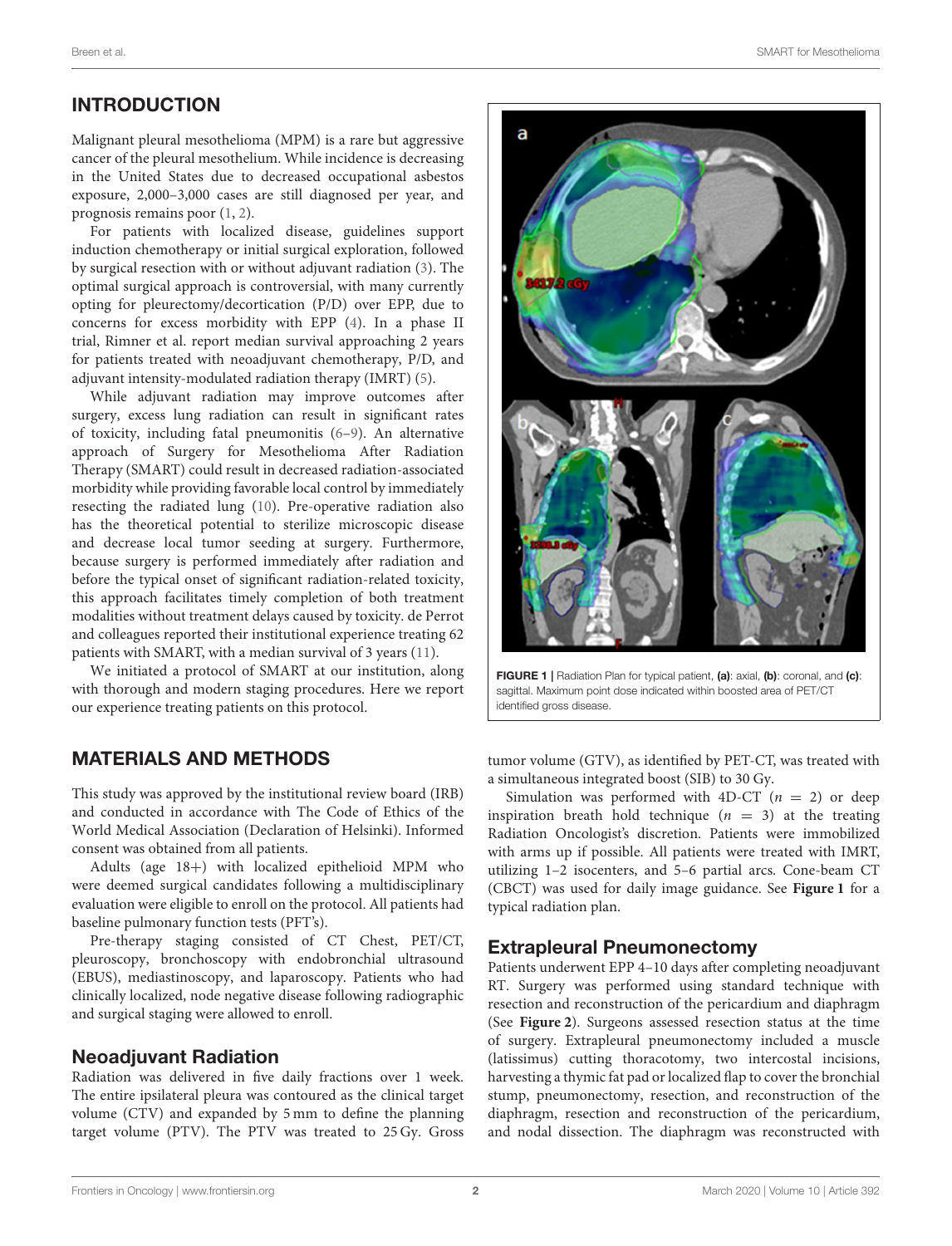

<span id="page-2-0"></span>Gore-Tex Dualmesh. The pericardium was either reconstructed with Vicryl mesh or Gore-Tex mesh. Perforations were placed in the reconstructed pericardium so that tamponade did not occur postoperatively.

Histologic slides from all pneumonectomy specimens were re-reviewed by a thoracic pathologist (ACR) to confirm the diagnosis.

# RESULTS

Five patients were enrolled on the protocol between June 2016 and May 2017. Three patients had left-sided disease, and 2 had right-sided disease. See **[Table 1](#page-3-0)** for patient characteristics.

# Radiation

All patients successfully completed neoadjuvant RT. Target coverage was adequate for all patients. Median total lung V20Gy(%) was 42.5% (range 26.8–54.3). Median total lung mean dose and contralateral lung mean doses were 13.3 Gy (range 9.6–16.0) and 3.3 Gy (range 3.3–3.4), respectively. Median contralateral lung V7Gy(%) was 3.3% (range 0.1–5.3). Median heart mean dose was 14.6 Gy (12.5–15.2). Median esophagus mean dose was 14.6 Gy (13.7–18.1).

One patient developed grade 2 dermatitis after radiation. One patient had dyspnea and fatigue worsen from grade 1 to grade 2 from baseline to after radiation. Two patients developed grade 1 diarrhea. No other new or worsening toxicities were noted from baseline to post-treatment.

# Extrapleural Pneumonectomy

Pathologic T stage was pT3 ( $n = 4$ ) or pT4 ( $n = 1$ ). Pathologic N stage was pN0 ( $n = 2$ ) or pN1 ( $n = 3$ ). All three pN1 patients had only one positive lymph node, located in stations  $4 (n = 1)$ , 7 ( $n = 1$ ), and 10 ( $n = 1$ ). A median of 10 lymph nodes (9– 39) were resected. Surgeon-assessed extent of resection was R1 in 3 patients and R2 in two patients. One patient had biphasic histology on surgical pathology (epithelioid component, 90%).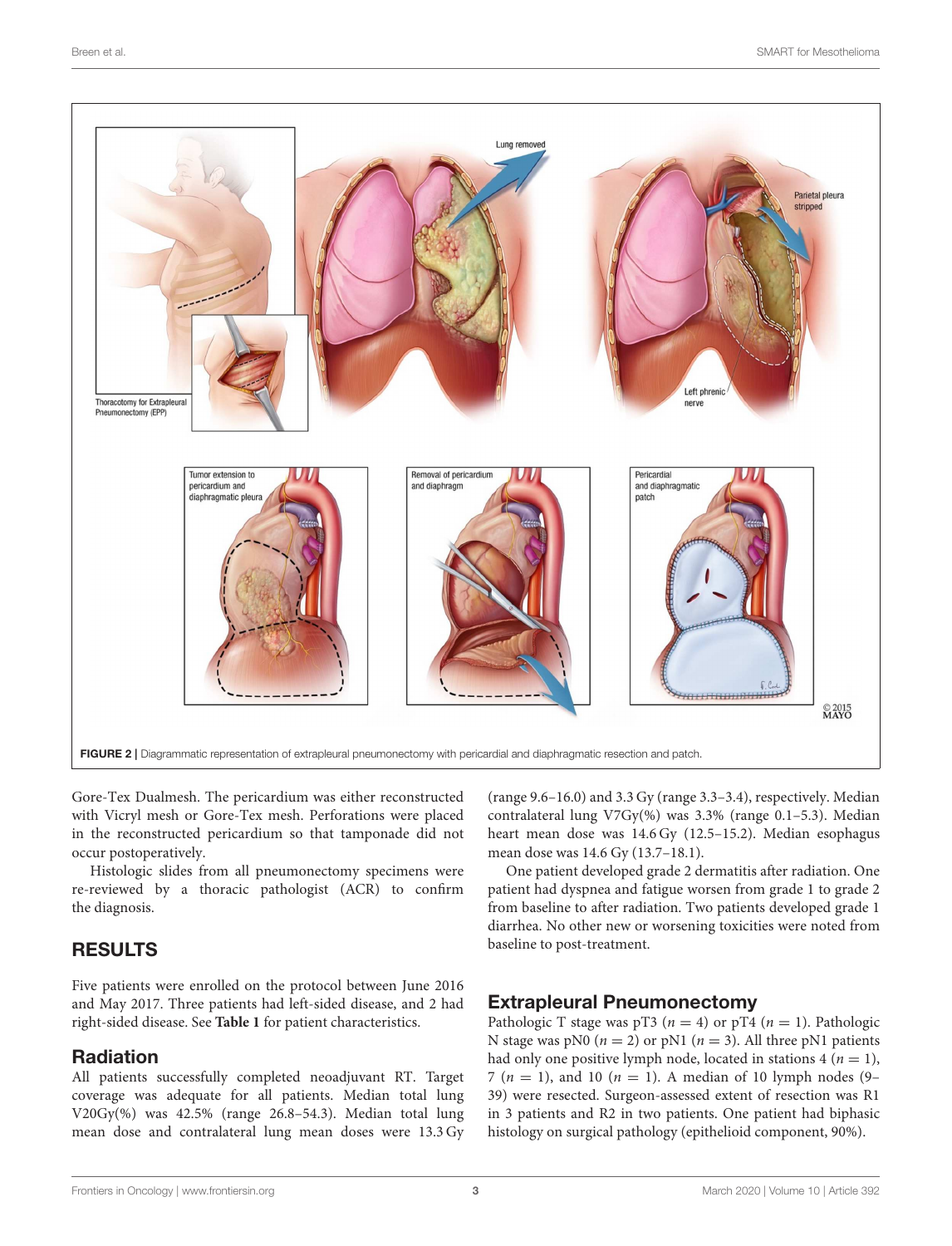#### <span id="page-3-0"></span>TABLE 1 | Patient characteristics.

| <b>Patient</b> | Age at<br>Dx | <b>Sex</b> | <b>ECOG</b><br>PS | <b>Asbestos</b><br>exposure? | <b>Smoking</b><br>pack years | FEV <sub>1</sub><br>$%$ expected) | <b>DLCO</b><br>(% Expected) | Histology on<br>biopsy | сT<br>stage | сN<br>stage |
|----------------|--------------|------------|-------------------|------------------------------|------------------------------|-----------------------------------|-----------------------------|------------------------|-------------|-------------|
|                | 59           | M          | 0                 | <b>No</b>                    | 45                           | 3.1(87%)                          | 25.5 (89%)                  | Epithelioid            | 3           |             |
| $\overline{2}$ | 62           | М          | 0                 | Yes                          |                              | 2.47 (67%)                        | 23.8 (83%)                  | Epithelioid            | 2           |             |
| 3              | 37           | М          | 0                 | <b>No</b>                    |                              | $2.11(60\%)$                      | 20 (64%)                    | Epithelioid            | 2           |             |
| $\overline{4}$ | 66           | M          | 0                 | Yes                          | 5                            | 2.72(74%)                         | 17.4 (61%)                  | Epithelioid            |             |             |
| 5              | 67           | М          | 0                 | Yes                          |                              | 2.84 (82%)                        | 18.9 (68%)                  | Epithelioid            |             |             |

*Staging per AJCC, 8th edition. Dx, diagnosis; ECOG PS, Eastern Cooperative Oncology Group Performance Status; FEV1, Forced expiratory volume over 1 s; DLCO, Diffusing capacity of lung for carbon monoxide.*

<span id="page-3-1"></span>TABLE 2 | Patient Outcomes.

| <b>Patient</b> | рT | pN | <b>Extent of</b><br>resection | Recurrence?       | Site of initial recurrence                                                | Time to recurrence<br>(years) | Alive?    | <b>Overall survival</b><br>(years) |
|----------------|----|----|-------------------------------|-------------------|---------------------------------------------------------------------------|-------------------------------|-----------|------------------------------------|
|                | 3  |    | <b>R1</b>                     | <b>No</b>         | N/A                                                                       | N/A                           | Yes       | 0.3                                |
| 2              | 3  | 0  | <b>R1</b>                     | Local and Distant | Chest wall, mediastinal and axillary lymph<br>nodes, peritoneal extension | 2.5                           | Yes       | 2.6                                |
| 3              | 3  | 0  | <b>R1</b>                     | No.               | N/A                                                                       | N/A                           | Yes       | 2.7                                |
| $\overline{4}$ | 3  |    | R <sub>2</sub>                | Local and Distant | Chest wall, peri-splenic                                                  | 0.5                           | <b>No</b> | 1.4                                |
| $5^*$          | 4  |    | R <sub>2</sub>                | Local and Distant | Chest wall, peritoneum                                                    | 0.8                           | Yes       | 1.8                                |

\**Patient had biphasic histology on surgical specimen.*

Median hospitalized days after surgery was 24 (range 5– 69). All five patients experienced CTCAE grade 3+ toxicity. Four patients developed significant infections after surgery requiring antibiotics. Two patients developed empyema, one of whom developed respiratory failure and subsequently renal failure requiring dialysis, and required lifelong antibiotics. The other required multiple surgical debridements and long term antibiotics. Two patients developed atrial fibrillation with rapid ventricular response after surgery, one of whom developed acute respiratory distress requiring intubation and tracheostomy. One patient had significant post-operative blood loss requiring blood transfusions. There were no treatment related deaths within 90 days of surgery.

#### **Outcomes**

See **[Table 2](#page-3-1)** for patient outcomes. One patient died of cardiopulmonary failure in the setting of progressive recurrent disease 1.4 years after initiation of treatment; the other four were alive at last follow-up. All three patients who had disease progression had simultaneous thoracic and extrathoracic progression. One patient remains disease-free 2.7 years after treatment.

Initial salvage chemotherapy regimen was carboplatin and pemetrexed  $(n = 3)$ . One patient went on to also receive salvage vinorelbine.

# **DISCUSSION**

In this report, we describe five patients with MPM treated on a protocol of neoadjuvant high-dose, accelerated hemithoracic RT followed by EPP.

In our series, 60% of patients had nodal upstaging at surgery. This high rate of nodal upstaging occurred despite aggressive staging, with bronchoscopy and EBUS, mediastinoscopy, and PET/CT. These nodes were located at stations amenable to biopsy (4, 7, and 10) if they had been detected. Had these lymph nodes been detected during initial staging procedures, these patients would not have been considered for SMART. This is similar to the experience of de Perrot et al., who reported 52% of patients had positive mediastinal nodes at surgery after negative clinical staging [\(11\)](#page-4-8). More accurate methods of staging are needed in order to better stratify patients for more aggressive treatment regimens.

Due to the small number of patients enrolled, no definitive conclusions regarding oncologic outcomes can be drawn. Still, only one patient has died to date, and one remains disease free more than 2.5 years after completing treatment. These early outcomes are encouraging.

Patients on this study experienced significant toxicity after EPP, which could have been exacerbated by decreased healing capacity due to neoadjuvant high-dose radiation. Compared to the  $100\%$  rate of grade  $3+$  post-operative toxicity observed on this study, previous reports of EPP for MPM without neoadjuvant radiation have reported 10–50% grade 3+ postoperative non- hematologic toxicity [\(4,](#page-4-3) [12\)](#page-5-0).

In their experience with SMART, de Perrot and colleagues reported 24 of 62 patients (39%) experienced grade 3 complications, seven (11%) experienced grade 4 complications, and two (3%) experienced grade 5 complications. While our series is too small to meaningfully compare with their study, it is notable that they used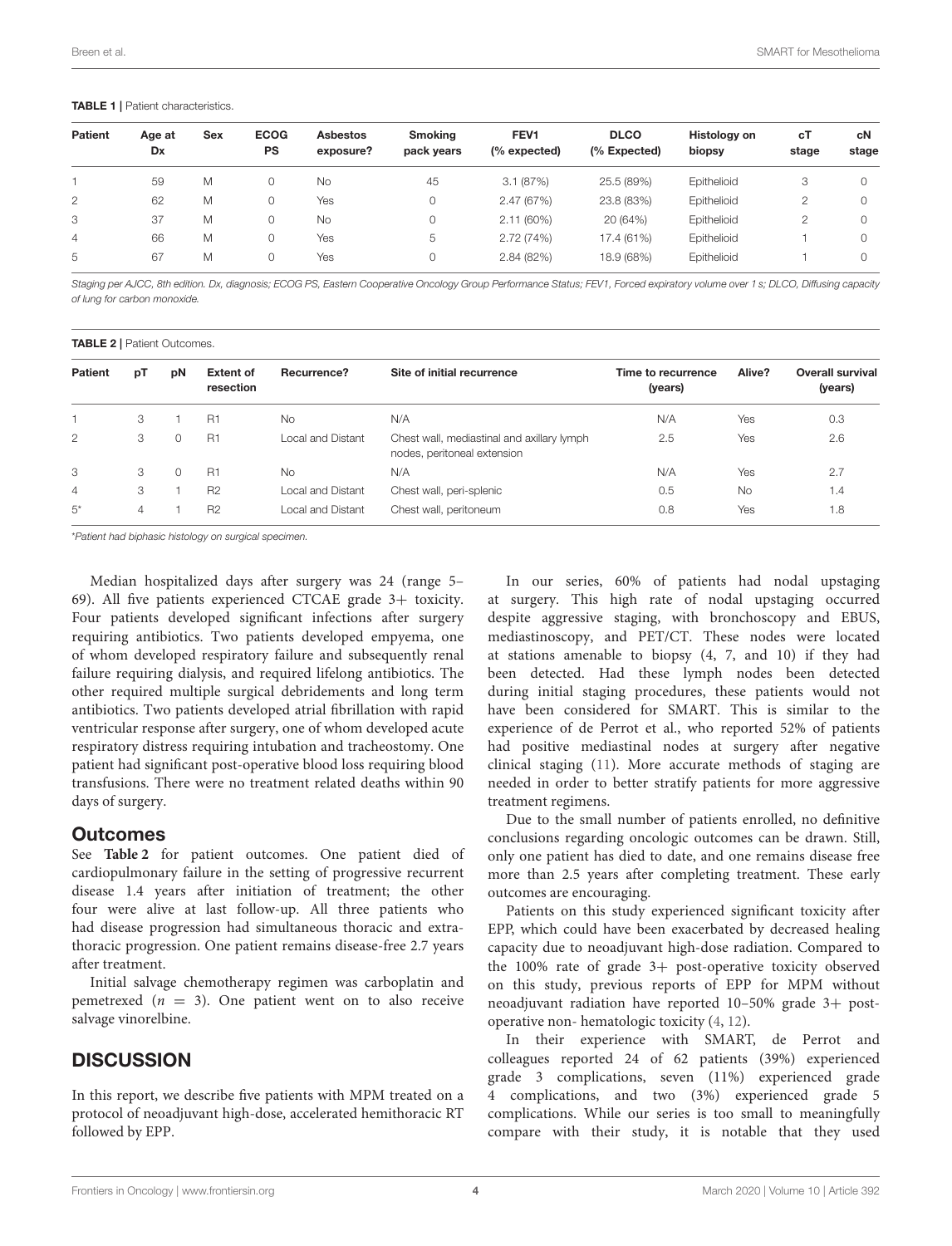multibeam IMRT, while we used partial arcs, potentially leading to different dosimetry in the contralateral lung and other non-target tissues. As a point of comparison, on the IMPRINT trial of IMRT following pleurectomy and decortication, Rimner et al. reported 11 grade 3 toxicities in 45 patients, with no grade 4–5 toxicities. The most common grade 3 toxicity was fatigue, reported in five patients [\(5\)](#page-4-4).

Due to the significant morbidity associated with this protocol, and data indicating the safety and effectiveness of induction chemotherapy followed by P/D and adjuvant IMRT, we have hesitated to broadly adopt the SMART protocol at our institution, and instead routinely use P/D followed by adjuvant IMRT [\(5\)](#page-4-4). Still, for certain patients, the SMART protocol could be a favorable option. Ideal candidates for SMART are patients with left-sided disease, excellent performance status and pulmonary function, and thorough staging with no lymph node or distant involvement [\(13\)](#page-5-1).

Our study provides support to the feasibility of this innovative treatment regimen at highly specialized centers for properly selected patients, and also demonstrates the associated morbidity. There are several clear and significant limitations to our paper, primarily relating to the size of the cohort. One of the five patients was lost to follow-up shortly after discharge from the hospital, which is significant given the small cohort. This is not a randomized study, and therefore provides no insights into the comparative effectiveness of SMART vs. P/D followed by adjuvant IMRT.

Prospective studies are needed to better define the efficacy and safety of SMART. The SMARTER clinical trial (NCT04028570) aims to find the maximum safely tolerated neoadjuvant radiation dose to the hemithorax, with a boost to gross disease. This

### **REFERENCES**

- <span id="page-4-0"></span>1. Teta MJ, Mink PJ, Lau E, Sceurman BK, Foster ED. US mesothelioma patterns 1973–2002: indicators of change and insights into background rates. Eur J Cancer Prev. [\(2008\) 17:525–34. doi: 10.1097/CEJ.0b013e3282](https://doi.org/10.1097/CEJ.0b013e3282f0c0a2) f0c0a2
- <span id="page-4-1"></span>2. Robinson BM. Malignant pleural mesothelioma: an epidemiological perspective. Ann Cardiothorac Surg. (2012) 1:491–6. doi: [10.3978/j.issn.2225-319X.2012.11.04](https://doi.org/10.3978/j.issn.2225-319X.2012.11.04)
- <span id="page-4-2"></span>3. Network NCC. Malignant Pleural Mesothelioma (Version 2.2019). Available online at: [https://www.nccn.org/professionals/physician\\_gls/pdf/mpm.pdf](https://www.nccn.org/professionals/physician_gls/pdf/mpm.pdf) (accessed May 27, 2019).
- <span id="page-4-3"></span>4. Treasure T, Lang-Lazdunski L, Waller D, Bliss JM, Tan C, Entwisle J, et al. Extra-pleural pneumonectomy versus no extra-pleural pneumonectomy for patients with malignant pleural mesothelioma: clinical outcomes of the Mesothelioma and Radical Surgery (MARS) randomised feasibility study. Lancet Oncology. [\(2011\) 12:763–72. doi: 10.1016/S1470-2045\(11\)](https://doi.org/10.1016/S1470-2045(11)70149-8) 70149-8
- <span id="page-4-4"></span>5. Rimner A, Zauderer MG, Gomez DR, Adusumilli PS, Parhar PK, Wu AJ, et al. Phase II study of hemithoracic intensitymodulated pleural radiation therapy (IMPRINT) as part of lungsparing multimodality therapy in patients with malignant pleural mesothelioma. J Clin Oncol. [\(2016\) 34:2761–8. doi: 10.1200/JCO.2016.6](https://doi.org/10.1200/JCO.2016.67.2675) 7.2675

trial is currently accruing patients, and will provide important prospective safety evidence for this approach. Newer radiation modalities, including proton beam therapy, could potentially improve the therapeutic ratio by decreasing radiation dose to the contralateral lung, heart, and other non-target tissues. Integration of systemic therapies, such as immune checkpoint inhibitors, may also play a role in treatment paradigms in the future.

SMART may be a feasible treatment option for some patients, potentially providing good oncologic outcomes at the cost of significant morbidity.

# DATA AVAILABILITY STATEMENT

Datasets are available on request. The raw data supporting the conclusions of this article will be made available by the authors, without undue reservation, to any qualified researcher.

### ETHICS STATEMENT

The studies involving human participants were reviewed and approved by Mayo Clinic Institutional Review Board (IRB). The patients/participants provided their written informed consent to participate in this study. Written informed consent was obtained from the individual(s) for the publication of any potentially identifiable images or data included in this article.

### AUTHOR CONTRIBUTIONS

DW and SB developed the protocol and directed treatment. AR reviewed all pathologic specimens to confirm histology for this report. WB collected and analyzed data, and prepared the manuscript. All authors reviewed and approved of the manuscript, and were involved in patient care.

- <span id="page-4-5"></span>6. Allen AM, Czerminska M, Jänne PA, Sugarbaker DJ, Bueno R, Harris JR, et al. Fatal pneumonitis associated with intensity-modulated radiation therapy for mesothelioma. Int J Radiat Oncol Biol Phys. (2006) 65:640–5. doi: [10.1016/j.ijrobp.2006.03.012](https://doi.org/10.1016/j.ijrobp.2006.03.012)
- 7. Gupta V, Krug LM, Laser B, Hudka K, Flores R, Rusch VW, et al. Patterns of local and nodal failure in malignant pleural mesothelioma after extrapleural pneumonectomy and photon-electron radiotherapy. J Thorac Oncol. [\(2009\) 4:746–50. doi: 10.1097/JTO.0b013e3181](https://doi.org/10.1097/JTO.0b013e3181a5292c) a5292c
- 8. Rice DC, Stevens CW, Correa AM, Vaporciyan AA, Tsao A, Forster KM, et al. Outcomes after extrapleural pneumonectomy and intensitymodulated radiation therapy for malignant pleural mesothelioma. Ann Thorac Surg. [\(2007\) 84:1685–92; discussion 1692–3. doi: 10.1016/j.athoracsur.2007.](https://doi.org/10.1016/j.athoracsur.2007.04.076) 04.076
- <span id="page-4-6"></span>9. Rusch VW, Rosenzweig K, Venkatraman E, Leon L, Raben A, Harrison L, et al. A phase II trial of surgical resection and adjuvant high-dose hemithoracic radiation for malignant pleural mesothelioma. J Thorac Cardiovasc Surg. (2001) 122:788–95. doi: [10.1067/mtc.2001.116560](https://doi.org/10.1067/mtc.2001.116560)
- <span id="page-4-7"></span>10. Cho BC, Feld R, Leighl N, Opitz I, Anraku M, Tsao MS, et al. A feasibility study evaluating Surgery for Mesothelioma After Radiation Therapy: the "SMART" approach for resectable malignant pleural mesothelioma. J Thorac Oncol. (2014) 9:397–402. doi: [10.1097/JTO.0000000000000078](https://doi.org/10.1097/JTO.0000000000000078)
- <span id="page-4-8"></span>11. de Perrot M, Feld R, Leighl NB, Hope A, Waddell TK, Keshavjee S, et al. Accelerated hemithoracic radiation followed by extrapleural pneumonectomy